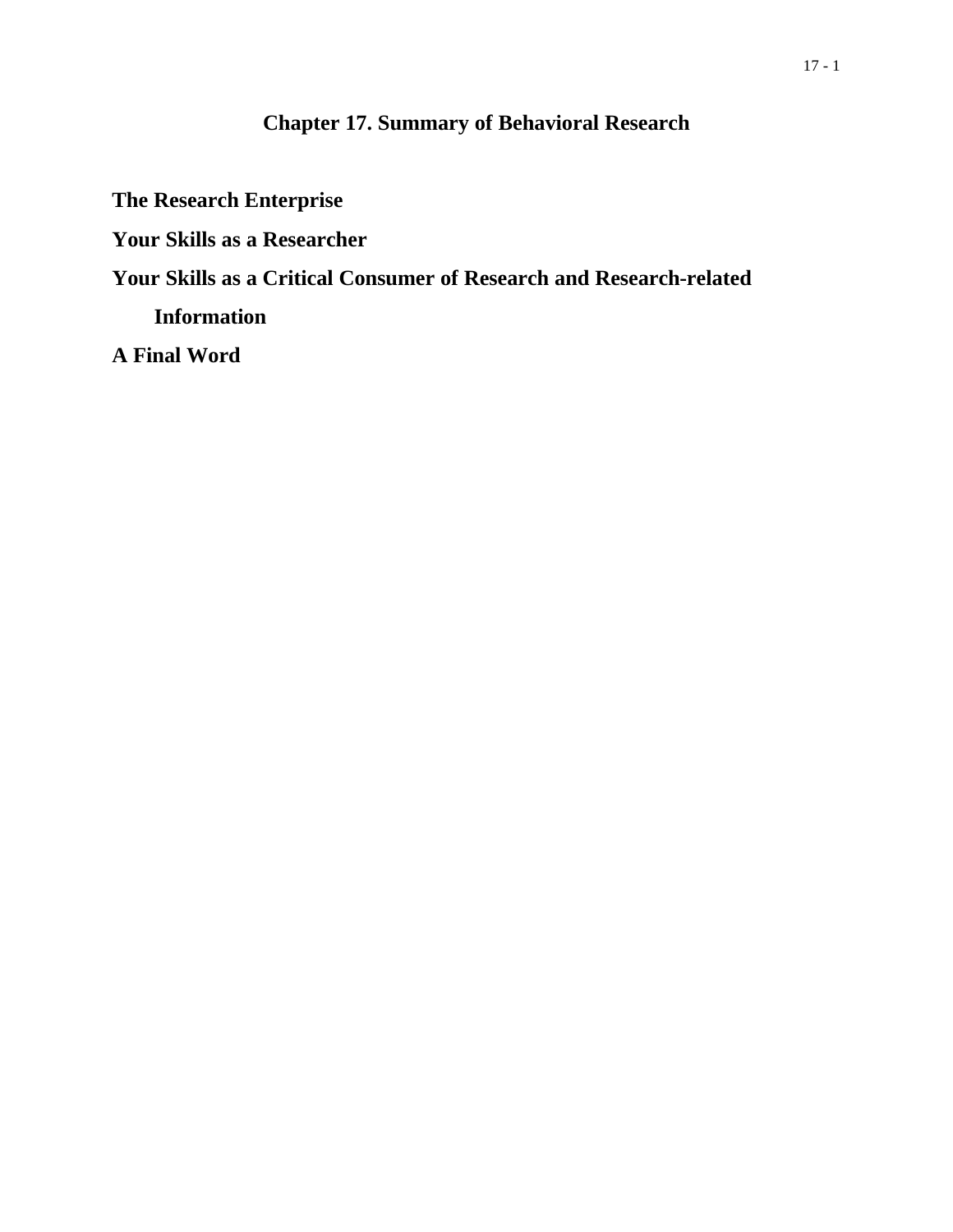### **The Research Enterprise**

We learn about our world in many different ways. Much of what each of us knows is the result of personal experiences, our everyday interaction with the world. However, there is also much we know that we have not experienced directly. People, particularly authority figures (parents, teachers, ministers, etc.) share information with us. At other times, we learn through a rationalist approach, in that we take pieces of existing knowledge and, often using logic, derive new ideas about the world. Finally, much of what we know about our world is based on empiricism. The empirical approach emphasizes the importance of testing ideas or hypotheses by making systematic observations. Although we informally use this latter approach during our normal course of experiencing the world, the research enterprise provides a more formal, systematic, and objective prescription for learning about our world. This scientific approach to obtaining knowledge is not perfect and there is value in all approaches. However, it is a very powerful method that leads to much confidence in the conclusions that we draw.

As you know, the scientific approach can be applied to many disciplines of study, including biology, astronomy, physics, geology, etc. The use of the scientific method to better understand human behavior is both valuable and fascinating. It is one thing to be able to predict the movement of a planet. It is another to predict the behavior of a person. Human behavior is so complex; there are so many variables that interact to result in even a simple act or a simple thought. Other ways of knowing (personal experience, authority, rationalism) can only provide so much understanding about human behavior. In fact, other ways of knowing often provide misunderstanding and misconceptions about human behavior. An empirical approach using the scientific method is designed to avoid misunderstanding and is truly the foundation of the discipline that we call psychology. It truly is fascinating that we, as behavioral scientists, have used our thoughts and behaviors to develop methods for better understanding our thoughts and behaviors. We are using the very processes that we seek to understand.

As we embark on behavioral research to better understand ourselves, there are limits to what we can do and we must always consider how research participants are treated. Attention to ethical issues is amplified by some research in the past that was improper. The Tuskegee Syphillis Study involved giving men a disease without their consent and later withholding treatment. The Milgram shock studies put participants in a position where they believed that they were delivering harmful shocks to another person. The Zimbardo Prison Study resulted in a situation in which participants who assumed the role of prison guards exhibited degrading treatment of other participants who assumed the role of prisoners.

The field of behavioral research has learned much about ethical treatment from these studies and others. The American Psychological Association now has very clear ethical guidelines for the treatment of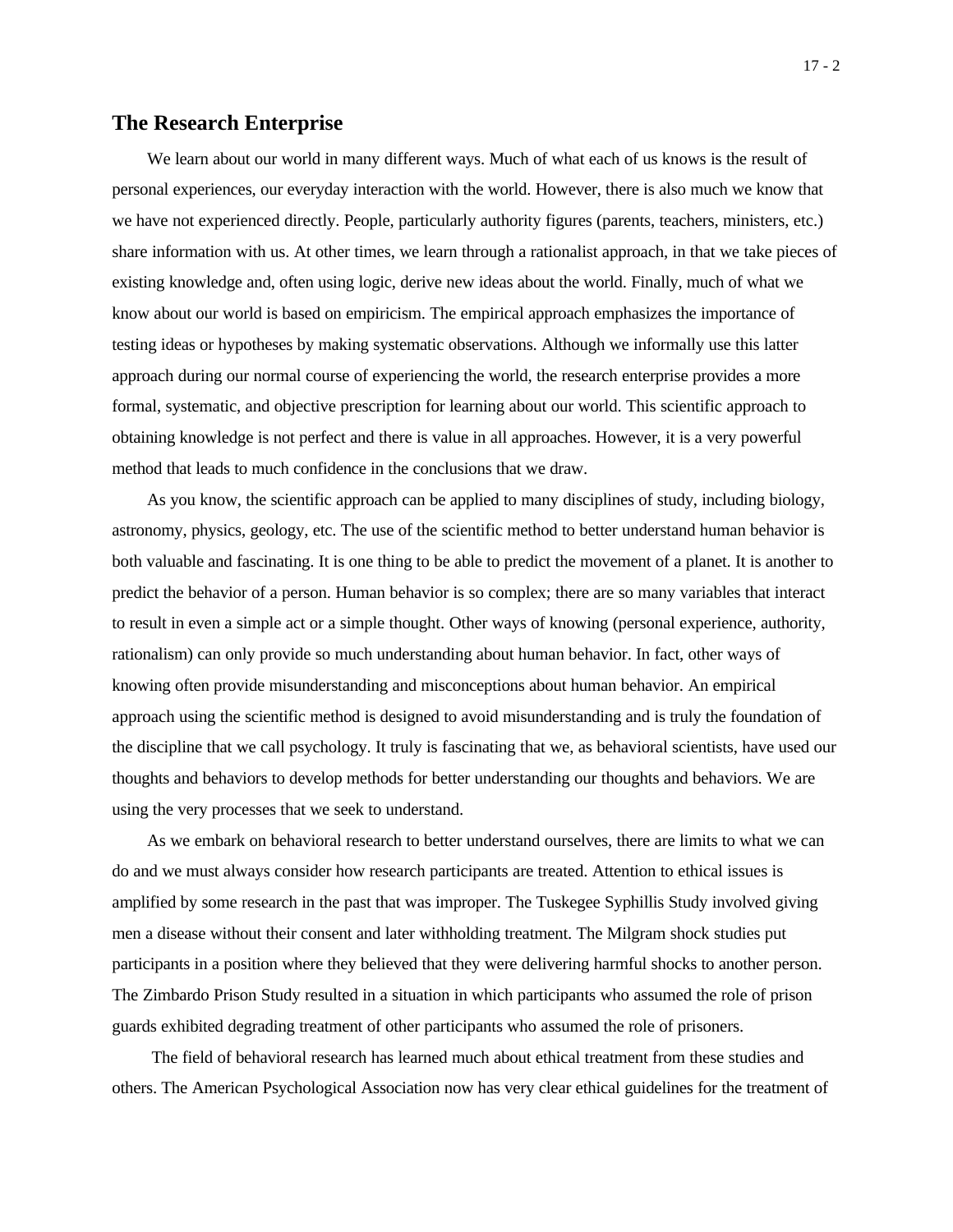both human and nonhuman research participants. For human research, the guidelines emphasize proper informed consent of participants, deception only when necessary, and the general guide that no participants should feel degraded or mistreated in any way. For animal research, the guidelines emphasize proper care of animals, proper housing, and the use of methods to reduce any pain and suffering. The use of animals in research will continue to be a hotly debated issue. We each have our own position on this issue and we should each have a right to have our own position. However, each of us should be responsible enough to be informed regarding the arguments on all sides of the issue so that our position is an informed position and not a position guided by misconceptions.

#### **Your Skills as a Researcher**

In this book, you have been introduced to the fundamentals of behavioral research. These fundamentals begin with asking research questions. We get interested in a particular area of psychology, we learn about that area and what other researchers have done, and we develop testable questions that we believe will add to the existing knowledge. These questions can be answered using either experimental, quasi-experimental, or nonexperimental research designs.

As you have seen, the experimental designs are the most powerful in that they lead to cause-effect conclusions. The experimental designs begin with the expression of research questions as hypotheses. These hypotheses make predictions about how people (or animals) should behave given a particular set of circumstances and clearly identify the variables to be studied. The independent variable is the one that is manipulated by the researcher and the dependent variable is the one that is observed for possible changes. As you would expect with the scientific method, these variables must be measured. Numbers must be assigned to different levels of each variable. These numbers exist on a particular scale of measurement (nominal, ordinal, interval, or ratio) and, as such, provide different types of information about the variable. For many variables, measurement requires observation of behavior.

Measurement and observation are particularly important issues in psychological research because we are often dealing with fuzzy concepts like aggression, intelligence, memory, love, etc. Observations can be made in different ways. The researcher may be a participant observer or a nonparticipant observer and there are advantages and disadvantages to each. Observations often occur on a particular schedule and can involve measures of frequency, duration, and/or intervals. Measurements made by equipment (e.g., computers) are often very reliable as long as you ensure that the equipment is calibrated and working properly. However, measurements made by human observers are susceptible to differences in criteria and the presence of bias. Thus, human observations should be assessed for reliability by using multiple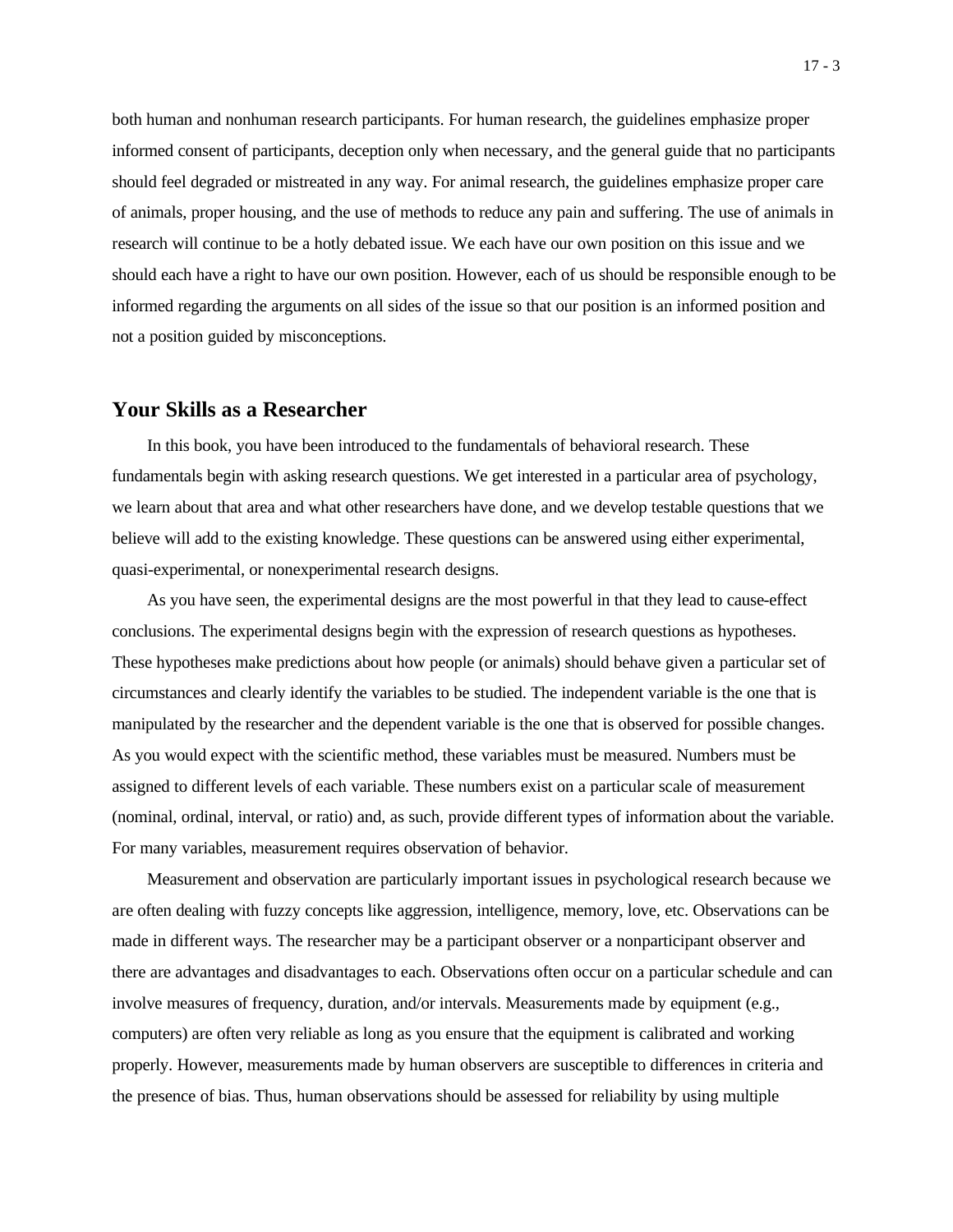observers and calculating the inter-observer agreement of observations. This technique provides some level of confidence that you are indeed observing and measuring what you believe that you are observing and measuring.

As you realize by now, most of the research questions that we ask in psychology involve questions about a very large number of individuals (e.g., all children, everyone with depression, all humans) and it is not possible to collect data from all of those individuals. Thus, we must collect data from samples of the population. We strive for samples that are representative of the population and we have learned about sampling techniques that help achieve this goal. The advantages of random sampling were emphasized and the methods of stratified random sampling, convenience sampling, and quota sampling were also discussed.

When we examine the data collected from samples, we are interested in the nature of the variability in the scores obtained. We predict that some of this variability in scores will be systematic variance due to manipulation of the independent variable. But we also understand that some of the variability in scores is likely the result of systematic error (confounding variables) and random error. These sources of error are due to extraneous variables in the research and originate from the participants, the experimenters, and/or the method used. The presence of extraneous variables makes it more difficult for us to see any effects of the independent variable on our dependent variable. Thus, one of our major goals in conducting behavioral research is to design and control the experimental situation in ways that reduce extraneous variability. By doing this, we increase both the internal and external validity of our research.

The use of these control techniques is the hallmark of experimental research. The good researcher knows that extraneous variables can creep in at every step of the research process. Researchers can control extraneous variables through the experiment setting, consent, instructions, sampling techniques, assignment techniques, observation techniques, measurement techniques, interactions with participants, and the use of research designs with proper control groups. The research design may involve independent samples, correlated samples, designs with more than one independent variable, or designs that study a single participant over time. The use of the experimental techniques permits the researcher to test cause-effect hypotheses and to make cause-effect conclusions. To be able to understand whether one variable causes changes in another variable is the most powerful type of information that we can learn in behavioral research.

Although not as powerful, quasi-experimental and nonexperimental research designs also provide valuable information that increases our understanding of psychology. Quasi-experiments are nearly identical to true experiments with the exception that participants are not randomly assigned to the experimental conditions. Because of this, the potential presence of extraneous variables makes cause-effect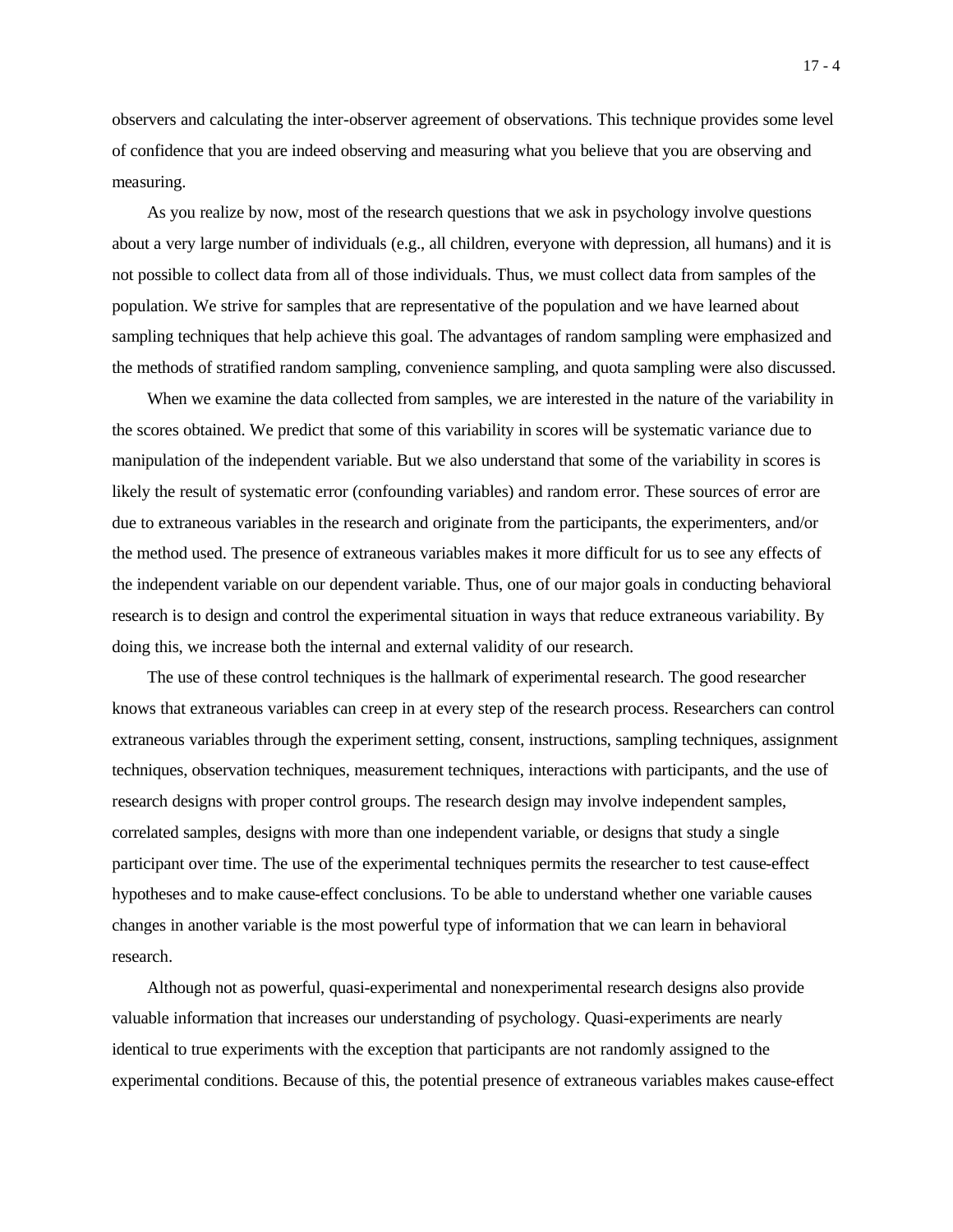conclusions risky. Nonexperimental designs can include correlational designs, ex post fact designs, naturalistic observation, and qualitative research. Nonexperimental designs are usually selected when the independent variable cannot be manipulated by the researcher or should not be manipulated for ethical reasons. Correlational designs simply measure different variables to determine whether any relationship, either positive or negative, exists between or among them. Ex post facto designs focus on potential differences between groups in which the independent variable is not manipulated by the researcher and the different groups already exist. Naturalistic observation provides real-world descriptions of behavior in situations where the researcher has little or no control over the environment. Qualitative research is based on the insights that psychologists gain by interacting with individuals. Each of these research methods can be used to add important information as we continue on our journey to better understand ourselves.

Equipped with these tools, you may decide to go into a research-related field. University professors conduct both basic and applied research. The federal government hires researchers to evaluate federal programs and to conduct behavioral research in the military. State governments also hire researchers to evaluate state programs. Businesses and large corporations hire researchers to address issues like personnel selection, employee satisfaction, management structure, effective advertising/marketing of products, and characteristics of consumers. In fact, there are some companies whose mission is to conduct research (e.g., companies that conduct surveys and polls for clients).

Even if you do not enter a career that is research-related, you may be able to apply research techniques to a career that normally does not take advantage of research to provide important information. For example, you may own or work for a business that is trying to decide whether advertising for customers in the local paper is cost effective. Is the extra income generated greater than the advertising costs? Instead of a subjective assessment or a poorly designed assessment with data, you could utilize a time series design. For example, you could record advertising expenses and income over a four-month period, during which you only advertise during months 2 and 4. You could then plot your income (minus advertising expenses) across the four months to determine whether adjusted income is higher during months when you advertise. This is just one example. There are so many possibilities for research methods to increase the effectiveness of decision-making. You now have the fundamental skills to do this. When you market yourself to potential employers, make sure that they know you have these skills.